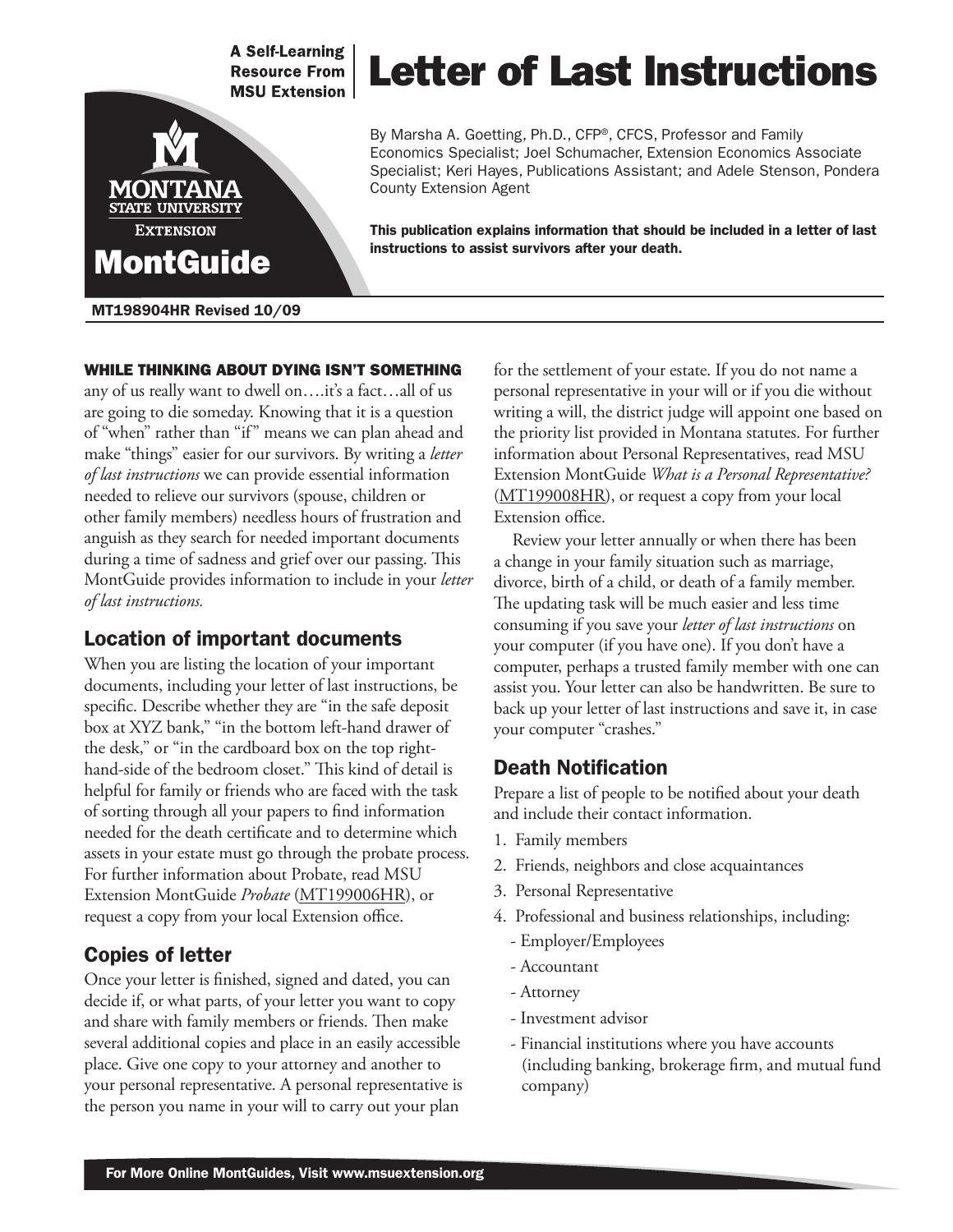- Insurance agents (including automobile, life, mortgage, property, and health)
- Cooperatives that pay dividends (rural electric or phone, etc.)
- 5. Government Agencies
	- Social Security Office (include Social Security number, location of Social Security card),
	- U.S. Department of Veterans Affairs (if appropriate). Include location of discharge papers.

# Funeral Arrangements

Describe any funeral arrangements that you have already made. If pre-arrangements have been made with a mortuary or crematorium and paid for through a prepaid trust or funeral insurance policy, provide the location of the contract. Specify your preferences for the following:

- 1. Whether to donate organs (if so, what institution or organization)
- 2. Autopsy (if requested)
- 3. Embalming or not
- 4. Public viewing, or not, prior to and during funeral
- 5. Body disposal (detail any arrangements already made). See MontGuide *What Are Your Rights Over Your Remains* [\(MT200918HR](http://msuextension.org/publications/FamilyFinancialManagement/MT200918HR.pdf)) that explains the Montana Right of Disposition Act that was enacted by the 2009 legislature.
	- Cremation (if so, method of disposition of ashes). See MontGuide *Cremation* ([MT200201HR\)](http://msuextension.org/publications/FamilyFinancialManagement/MT200201HR.pdf).
	- Burial and location
- 6. Type of service and location (funeral, memorial service, celebration of life)
- 7. Funeral (open casket, closed); music, speakers and location
- 8. Flowers and/or donations, memorials (to whom, and address)
- 9. Choice of coffin (so your family isn't vulnerable to potential pressure to buy the most expensive, unless that is your wish)
- 10. Newspapers to receive obituary information. If an obituary was written in advance, specify its location. Even if you don't want to write your obituary, some basic information with dates, names, and places will be very helpful for the person who writes it.

# Death Certificates

Usually six to twelve certified death certificates are needed to document a deceased Montanan's passing so assets can be transferred to survivors. The funeral director or cremation service director will usually order as many death certificates as needed. If not, additional copies may be obtained from the Montana Office of Vital Statistics by going to www.dphhs.mt.gov, and then click Get a Birth/ Death Record or write to:

Office of Vital Statistics Department of Public Health and Human Services 111 N. Sanders, Rm. 209 P.O. Box 4210 Helena, MT 59604

Institutions that may require a certified copy of the death certificate include: Insurance companies (each company that insured the individual or his/her property will want a copy), financial institutions (banks, credit unions, mortgage companies, brokerage firms, and credit card companies), retirement plans  $[401(k), 457, 403(b)],$ Pension Plans, Internal Revenue Service, Social Security Administration, and the district court in each county where the deceased owned real property.

Provide information that will be needed for your death certificate:

- Full name
- Address
- Marital status
- Spouse's name
- Date of birth and birthplace (city, state)
- Father's name (first, middle, last)
- Mother's name (first, middle, last name before marriage)
- Military records/history
- Social Security number
- Education (highest diploma or degree received)

# Personal Papers

Describe the location of your essential personal papers, including:

- Birth or baptismal certificates
- Marriage certificate, dissolution of marriage records
- Papers for adopted children
- Under-aged children's birth certificates and/or social security cards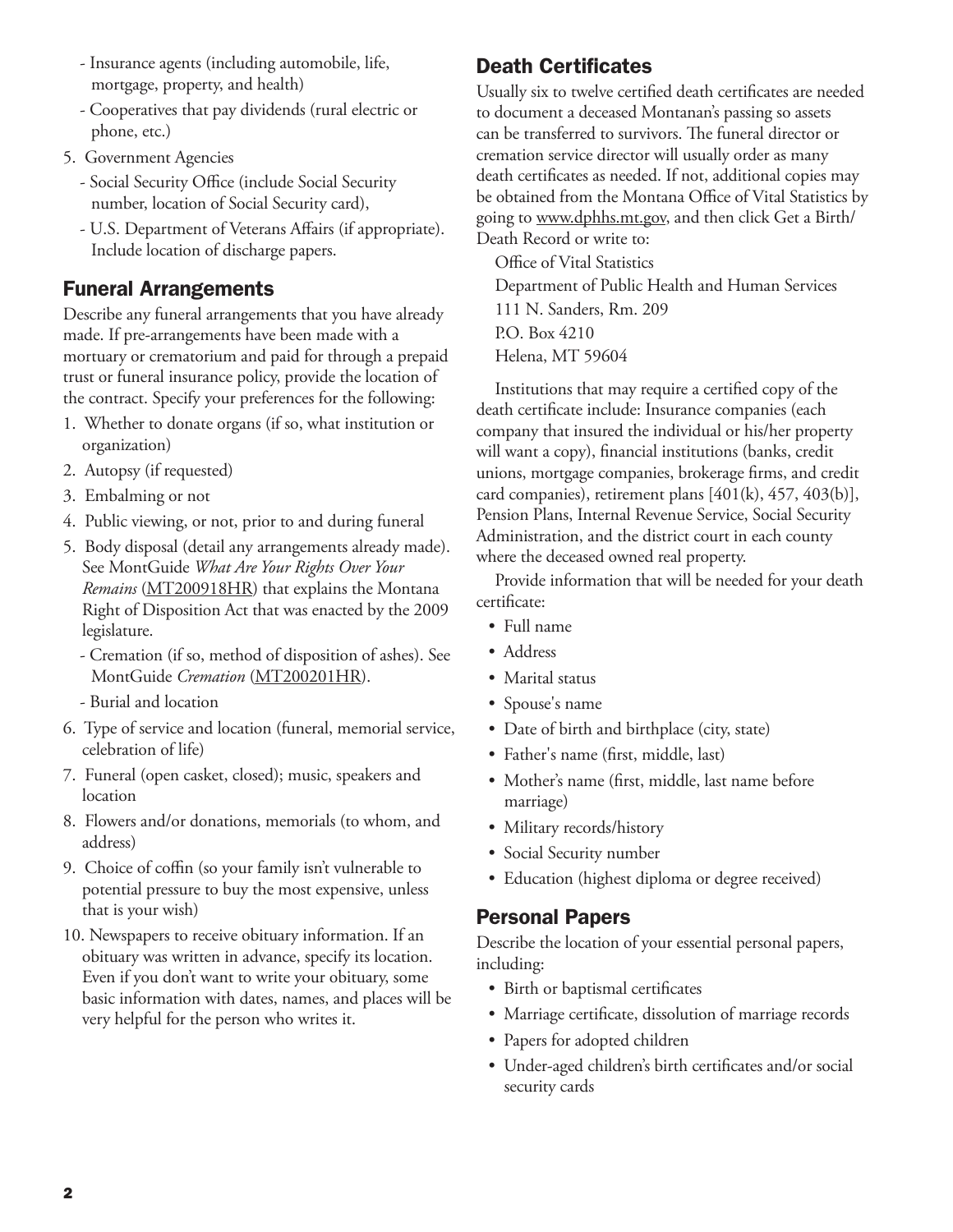- Naturalization or citizenship papers
- Social Security card and records (for possible benefits)
- Military service records (for possible benefits)
- Will

#### Automobiles

Provide the location of the registration title and other insurance policy for your vehicles.

#### Leases

Provide a location of all lease agreements, written or oral, whether you are the lessee or the lessor.

#### Safe Deposit Box

Provide the location of your safe deposit box, a list of the contents, and where the key is located. Is the box titled in your name only (sole ownership) or joint tenancy with right of survivorship with others? List names of authorized signers for the box.

#### Post Office Box

Provide the location and number of the *post office box* if you have one. Also, list where the key may be found or provide the combination of the box.

#### Computer

Compile a list of usernames and passwords for all of your computers. Describe the location of your list of usernames and pin numbers/passwords for your financial accounts that you access on the Web.

# Credit Cards/Loans

List your credit cards by issuer and the credit card number. Where are they located (file drawer, wallet, purse, etc.)? On loans you must pay, give full name and terms. Also list where the contracts are located.

# Debt Owed to You

Make a list of all the debts owed to you; include full name, address, and telephone number of the debtor, payment terms, collateral and so on.

#### Homeowners Records

Give the location of the deed, beneficiary deed, title insurance, and mortgage papers on all real property that you own.

#### Household Contents

Provide the location of the list of your household inventory or the location of photographs of your household contents. If you took the photos with a digital camera, copy the files to a CD and place in a safe deposit box. Accomplishing this task is also helpful for insurance purposes.

#### **Insurance**

List all of your insurance policies by type (life, auto, home, health, credit life, funeral, and burial,) company name and address, policy number and insurance agent, and contact information. Include a notation of any loans that you have taken out against a policy that has not been repaid. Also, include the location of each policy.

#### Financial Accounts

Make a list of personal property you own, including:

- Checking and savings accounts, IRAs, certificates of deposits. Be sure to include the location of monthly, quarterly, or yearly statements for all accounts that are listed. List by name and institution, address where the account is located, the type of account, and the account number if such information is not provided on the statements.
- U.S. Savings Bonds
- Stocks, bonds, mutual funds, or other securities
- Business property such as livestock and equipment, and location of titles, or other records such as business arrangements (partnerships, corporations, limited liability companies, and so on.)

#### Magazine Subscriptions

Organize a list of magazine and newspapers subscriptions that will need to be cancelled.

#### Personal Effects

Provide a separate list of your personal effects as allowed under Montana law when you write your will. You can list who is to receive each item on a "separate listing of tangible personal property." Include complete name, address, and relationship of the person who will receive your golf clubs, gold watch, rings, rocking chair, and so on. Sign and date your separate listing and update as needed.

For further information about Separate List of your Personal Effects, read MSU Extension MontGuide *Who Gets Grandma's Yellow Pie Plate: Transferring Non-titled Property* [\(MT199701HR](http://msuextension.org/publications/FamilyFinancialManagement/MT199701HR.pdf)), or request a copy from your local Extension office.